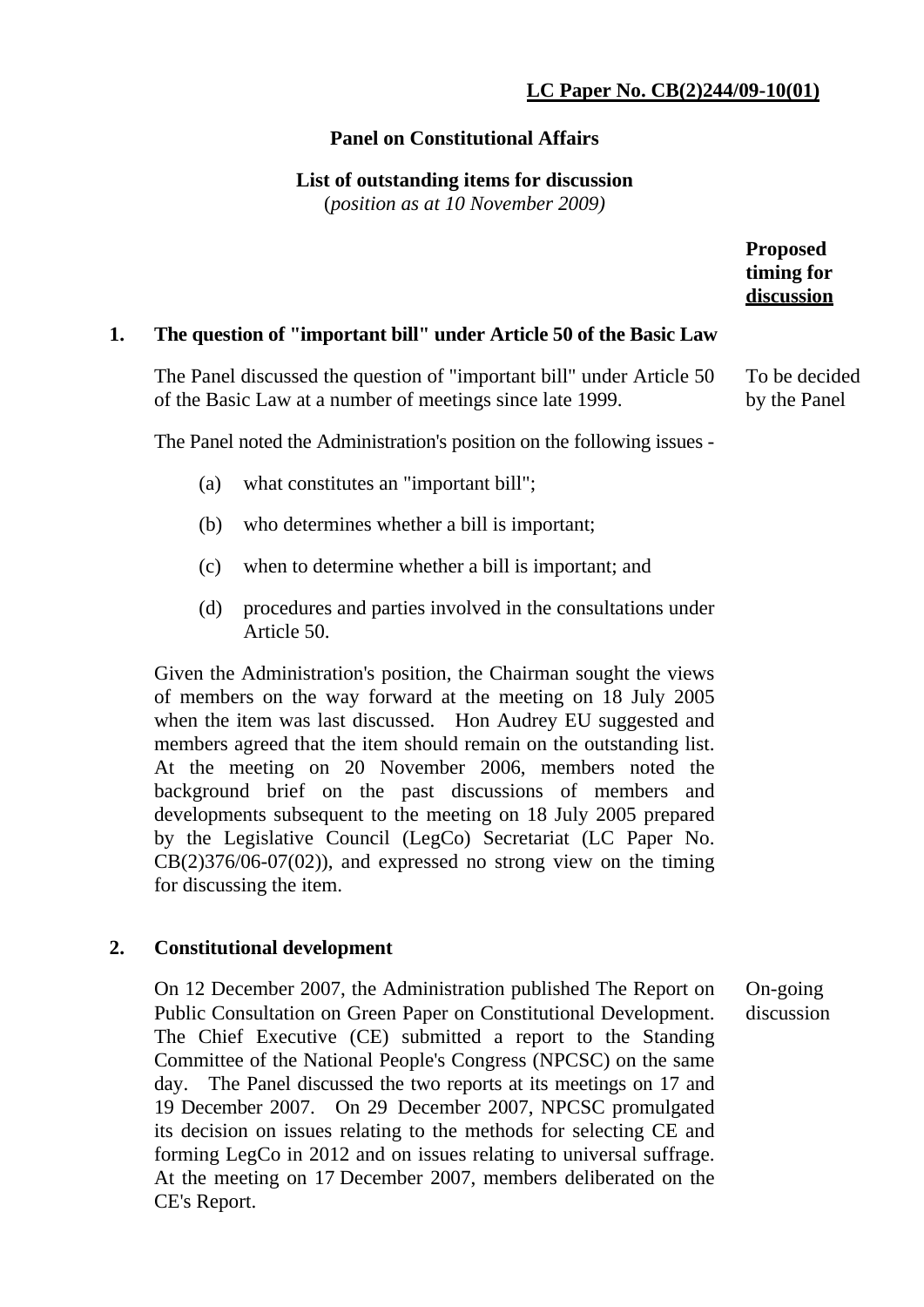In February 2008, CE set up a task group on constitutional development under the Commission on Strategic Development to study possible options for electing CE and for forming LegCo in 2012, within the framework set out by NPCSC's decision. The task group concluded its discussion in June 2008. Separately, at three meetings held on 17 March, 21 April and 19 May 2008, the Administration listened to the views of Panel members on the two electoral methods for 2012. The Administration advised that it would, within the first half of 2009, consult the public on possible options for amending the methods for electing CE and for forming LegCo in 2012.

In January 2009, the Administration decided to defer the public consultation on the electoral arrangements for 2012 on the grounds that the public would be primarily concerned about economic and livelihood issues in the face of the financial tsunami. At the Panel's request, the Administration briefed members on the working timetable for relevant public consultation and legislative process at the meeting on 16 February 2009. In his 2009-2010 Policy Address, CE announced that extensive public consultations would commence in November 2009.

#### **3. Role and development of political parties**

The Panel held a discussion on the need to introduce a political party law at its meeting on 21 February 2005 and received views from deputations on the role and development of political parties at a special meeting on 26 February 2005.

The Administration's position was that the introduction of a political party law would hinder the development of political parties. one of the means to facilitate the development of political party and political talent, the Administration had extended the financial assistance scheme applicable to candidates in LegCo elections to candidates in the 2007 District Council elections and increased the subsidy rate to \$11 per vote.

### **4. Composition, functions and operation of the Electoral Affairs Commission (EAC)**

On 21 June 2004, the Research Report prepared by the Research and Library Services Division of the LegCo Secretariat (RLSD) on "Operation of Electoral Regulatory Bodies in Selected Places" (RP04/03-04) was presented to the Panel. Members agreed to further explore the issues raised in the Research Report in future.

To be decided by the Panel

To be decided by the Panel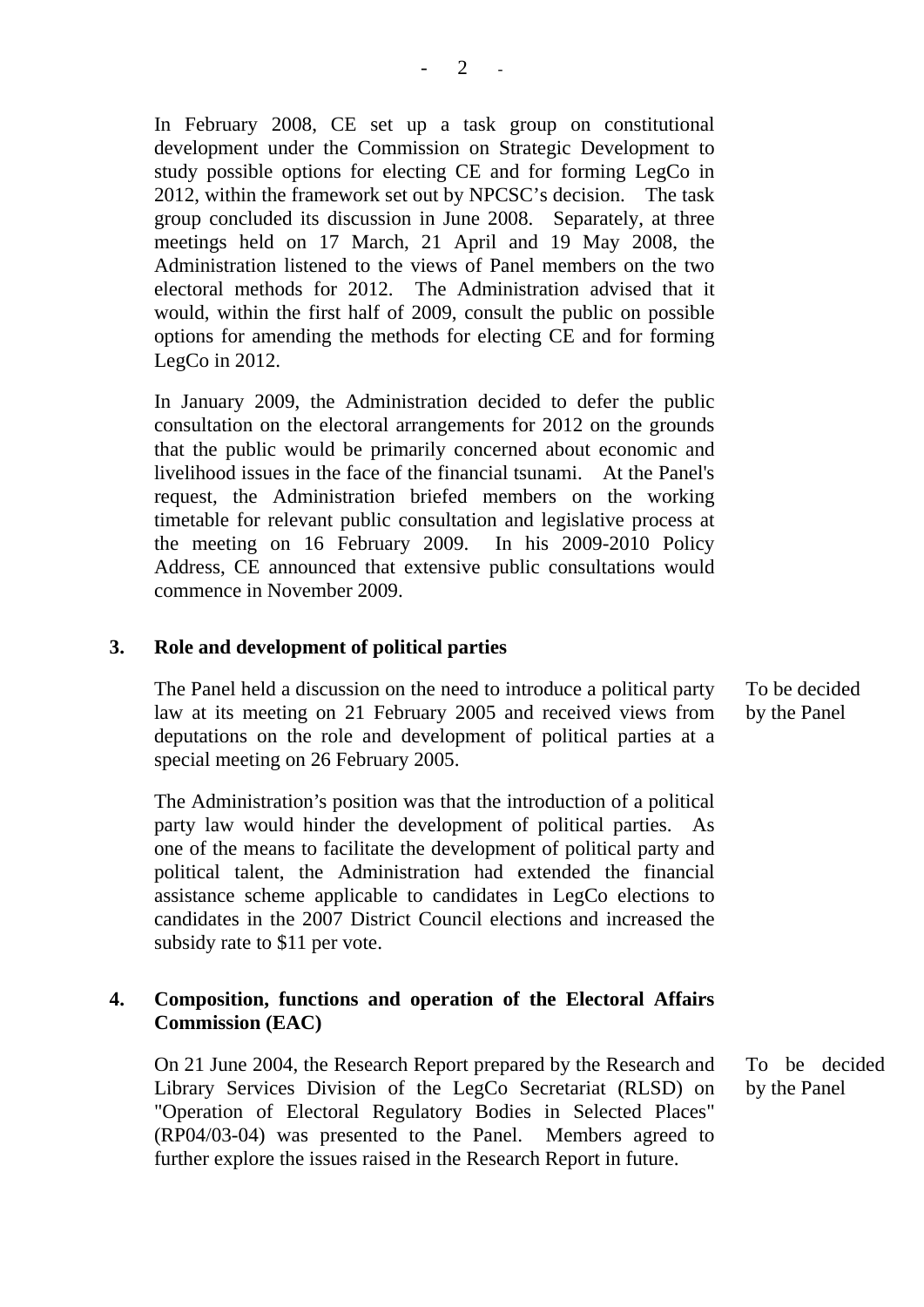### **5. Usage of electoral register**

In September 2007, Hon Margaret NG requested the Panel to discuss whether the Administration should review and amend the relevant subsidiary legislation to allow Members returned by election to use the relevant information in the electoral register for communication with their constituents while they were in office, and to require corporate and professional bodies of Functional Constituencies (FCs) to provide the necessary assistance to FC Members.

The Panel followed up the issue at its meetings on 17 November 2007 and 18 February 2008. In response to members' request, RLSD had prepared an Information Note on "Usage of electoral register" (IN05/07-08) which was considered by the Panel on 18 February 2008. At the meeting, some members expressed the view that the information contained in the electoral register should be released for use for purposes other than a purpose related to an election, e.g. to communicate with electors after the election. The Administration undertook to relay members' views to EAC for consideration.

## **6. \* Submission of reports by the Hong Kong Special Administrative Region Government to the United Nations under international human rights treaties**

China is expected to submit its second report under the International Covenant on Economic, Social and Cultural Rights (ICESCR) to the United Nations (UN) before 30 June 2010 which will include the third report of HKSAR.

The Administration advised in March 2009 that Central People's Government (CPG) had commenced the preparation of China's combined third and fourth report under the Convention on the Rights of the Child (CRC), and the HKSAR Government would submit to CPG the second report of HKSAR for incorporation into China's report. The Panel discussed the outline of the second report of HKSAR on 16 April 2009 and met with deputations and the Administration on 18 May 2009.

The third report of HKSAR under the International Covenant on Civil and Political Rights (ICCPR) is expected to be due in 2010.

China's 10th to 13th combined report under the International Convention on the Elimination of All Forms of Racial Discrimination (ICERD), of which the report on HKSAR formed a part, was submitted to UN in June 2008. After discussion of the report on HKSAR at its meeting held on 15 December 2008, the Panel further November 2009

To be decided by the Panel

As and when those reports are submitted by China to UN and published Constitutional and Mainland Affairs Bureau (CMAB) & LWB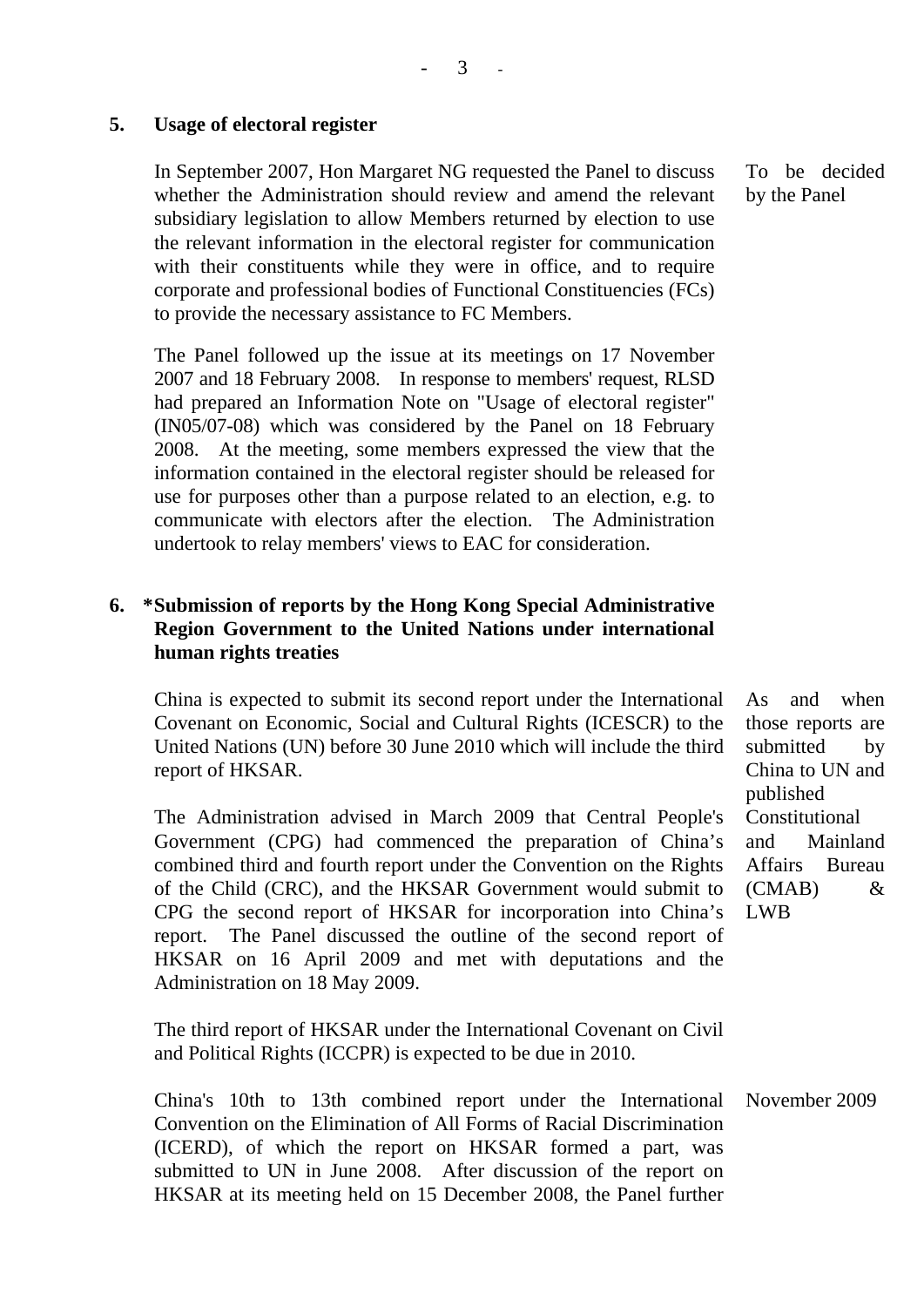discussed the subject and received views from the public on 15 June 2009. UN hearing was held in August 2009. The Administration will brief the Panel on its initial views on matters raised in the concluding observations in November 2009.

UN Human Rights Council has initiated a Universal Periodic Review (UPR) of all UN member states. The hearing on China, which covered HKSAR, was held on 9 February 2009. The Panel discussed the section on HKSAR of the report of CPG to UN on 19 January 2009 and the Administration reported outcome of the UN hearing to the Panel on 7 July 2009. The next report on UPR will be due in 2013.

The third report of HKSAR under the Convention on the Elimination of All Forms of Discrimination Against Women, the reporting responsibility of which falls under the purview of the Labour and Welfare Bureau (LWB), will be part of China's  $7<sup>th</sup>$  and  $8<sup>th</sup>$  combined report which is due for submission by September 2010.

Under the Convention on the Rights of Persons with Disabilities, HKSAR (the reporting responsibility falls under the purview of LWB) will submit a report as part of China's combined report to UN within two years after the entry into force of the Convention for HKSAR on 31 August 2008. Thereafter, HKSAR is required to submit subsequent reports at least every four years.

The Administration's second report on implementation of international human rights treaties in Hong Kong in 2004 was issued vide LC Paper No. CB(2)2403/04-05(01) dated 1 August 2005.

### **7. \* Review of the Personal Data (Privacy) Ordinance (Cap. 486)**

The Government, with the support of the Privacy Commissioner for Personal Data, has conducted a comprehensive review of the Personal Data (Privacy) Ordinance ("PDPO") to examine whether its existing provisions still afford adequate protection to personal data having regard to developments, including advancement in technology, over the last decade or so. The Government published the Consultation Document on Review of the Personal Data (Privacy) Ordinance on 28 August 2009 to invite public views on the proposals to amend the PDPO. The Panel was briefed on the Consultation Document at its special meeting on 11 September 2009. The consultation period will end on 30 November 2009. The Administration has undertaken to revert to the Panel on the consultation results.

### **8.** \* **Amendments to the Sex Discrimination Ordinance (SDO) and the**

To be confirmed by CMAB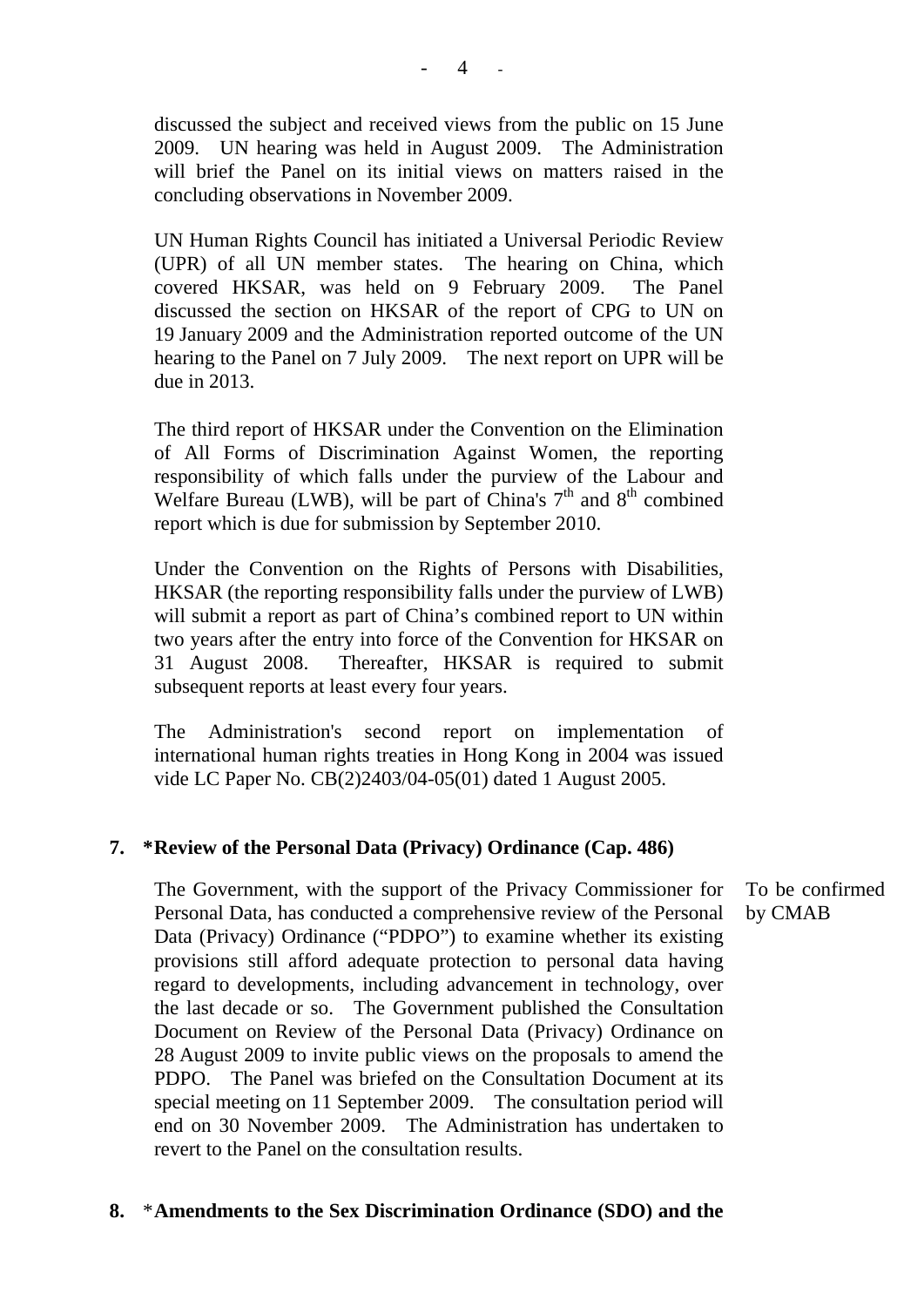## **Disability Discrimination Ordinance (DDO) proposed by the Equal Opportunities Commission (EOC)**

The Race Discrimination Bill (RDB) passed on 10 July 2008 has incorporated one of the amendments proposed by EOC, i.e. to extend the definition of sexual harassment in SDO to cover conduct which created a sexually hostile or intimidating environment at an educational establishment. As regards the other amendments proposed by EOC, the Administration has pointed out that some of them are technical amendments and the others might have read-across implications to other anti-discrimination ordinances. The Administration would consider the most appropriate way to take forward these proposed amendments and would further report progress to the relevant Panel in due course.

### **9. \* Management of public records - issues relating to access to information**

The HA Panel agreed at its meeting on 11 May 2007 to discuss the management of public records from the perspective of access to information.

To be confirmed CMAB and Administration Wing (Chief Secretary for Administration's Office)

### **10. \* Issues relating to the Equal Opportunities Commission**

Proposed establishment of an Equal Opportunities Tribunal

The Bills Committee on RDB (the Bills Committee) noted that EOC was looking at the possibility of establishing an Equal Opportunities Tribunal, with informal procedures and active case management functions, so as to make the adjudication process speedy and more accessible. EOC has submitted their recommendation to the Administration for consideration. It was agreed that the issue should be referred to this Panel for follow-up.

#### Review of the composition of EOC

During the scrutiny of RDB, there was a suggestion that the composition of EOC should be reviewed and more representatives of relevant concern groups should be appointed to the Commission. The Bills Committee agreed that the issue should be referred to this Panel for follow-up.

The Administration has advised the Panel that the new EOC Board

To be confirmed **CMAB** 

To be confirmed CMAB & LWB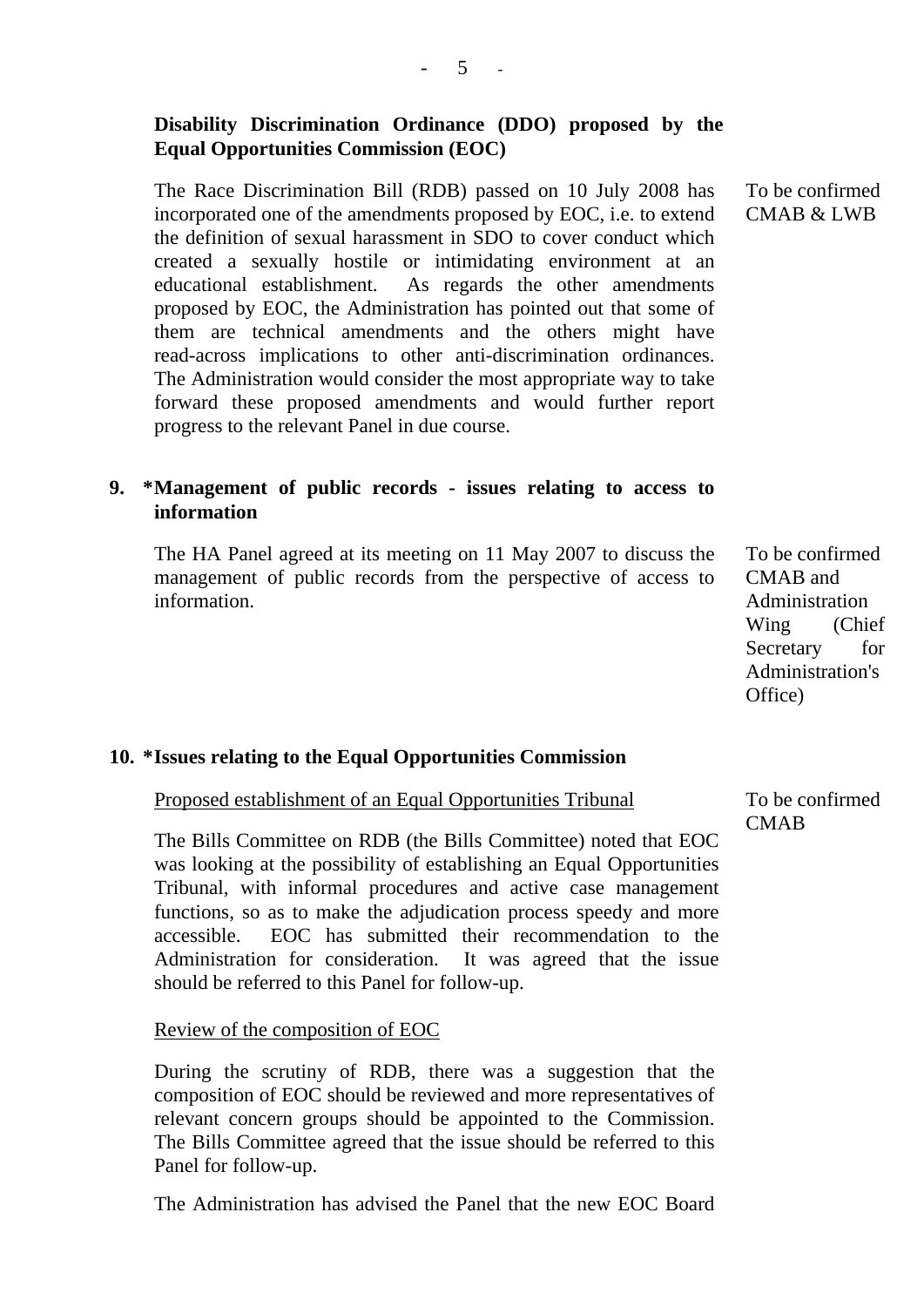appointed on 20 May 2009 represents a fairly balanced mix of expertise and representatives of various sectors, including the interests of women, persons with disability, ethnic minorities, employment, social services sector, legal professionals, accounting professionals, academics and the community at large. **The Administration has suggested that this item be deleted.**

#### **11. Administrative guidelines on promotion of racial equality**

In response to the request of the Bills Committee on RDB that a statutory duty should be imposed on the Government and specified public authorities to draw up a Race Equality Scheme, the Administration had instead proposed to compile administrative guidelines on promotion of racial equality within the Government for the key Bureaux and Departments to follow in their formulation and implementation of their relevant policies and measures. The Administration consulted the Panel on the draft guidelines on 7 July 2009.

At the Panel meeting in October 2009, the Administration reported the implementation progress. A total of eight policy bureaux, departments and public authorities had provided their draft checklists on existing and planned measures on the promotion of equality for ethic minorities. The Administration will provide further updates when the draft checklists in other areas such as medical services and employment are available.

### **12. District Council (DC) election mechanism**

Hon Emily LAU raised an oral question on population of DC constituencies at the Council meeting held on 3 December 2008. She considered that the population quota of DC constituencies should be raised and the proportional representation system should be adopted for returning DC members. The Administration explained that if the two measures were adopted at the same time, individual candidates would need to devote more resources to compete for seats with other candidates in the larger constituencies. This would raise the barrier for individual candidates to take part in elections, especially those who were independent and had no political affiliation. Ms LAU proposed that the Panel should follow up relevant issues at a future meeting. 2nd quarter 2010

The Administration advised at the Panel meeting in October 2009 that the number of elected seats for the fourth-term DCs would be reviewed, pending availability of the population projections for 2010.

To be confirmed **CMAB**